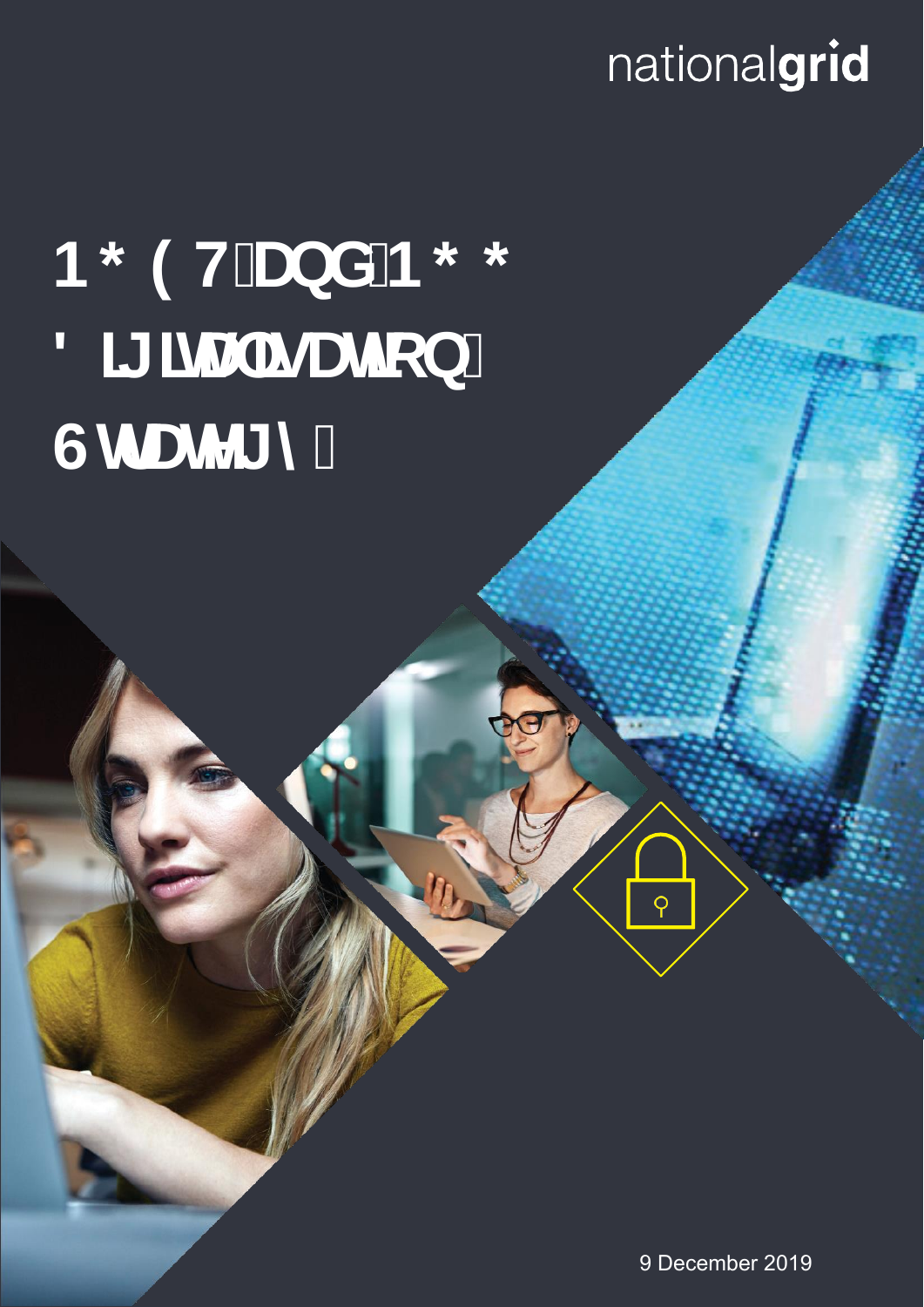### **Contents**

| 1. Digital in the Energy Sector                                                      | $\mathcal{P}$  |
|--------------------------------------------------------------------------------------|----------------|
| 2. Where are we today?                                                               | 3              |
| 3. Our Digital Strategy                                                              | 4              |
| 4. RIIO-2 Priorities & Investment for ET and GT                                      | 6              |
| 5. Next steps: Further engagement and refinement                                     | $\overline{7}$ |
| Appendix 1: Continuing our Alignment with the Energy Data Task Force Recommendations | 8              |
| Appendix 2: ET digital priorities: further details                                   | 9              |
| Appendix 3: NGG (GT & GSO) digital priorities: further details                       | 11             |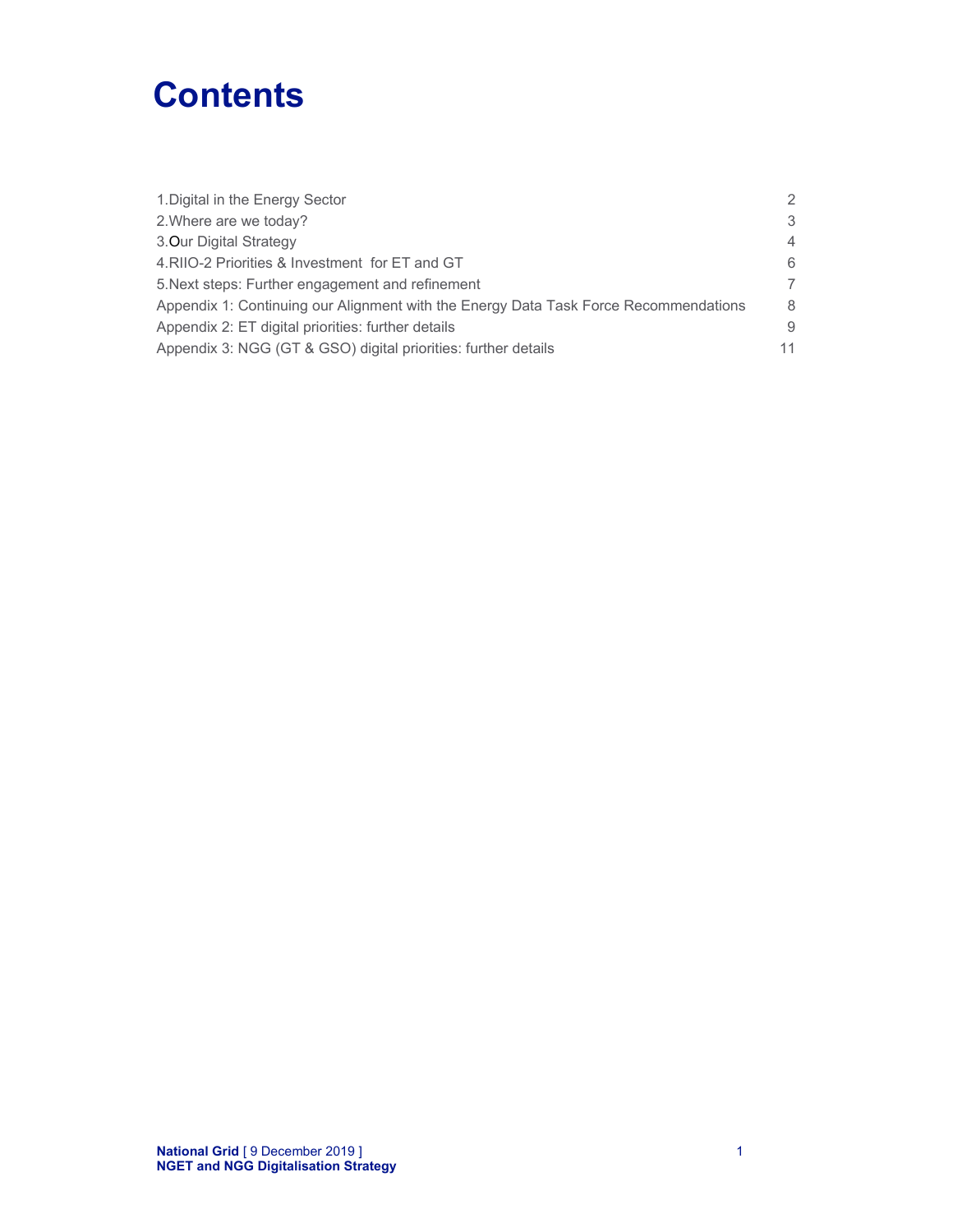### **1. Digital in the Energy Sector**

Significant change is underway in the UK energy system, often described by the three key trends of **decarbonisation**, **decentralisation**, and **digitalisation**. The UK's commitment this year to net zero greenhouse gas emissions by 2050 has focused minds on the task in hand, and at National Grid, we see net zero as both a huge challenge and opportunity. We believe in a future that is clean, green and a thriving UK, where nobody gets left behind.

**Decarbonisation** is fundamentally changing the generation mix. Green technologies and cleaner, renewable electricity generation continue to reduce our reliance on traditional energy sources. With technology advances and falling costs, more distributed and embedded generation has emerged, and we are seeing rising levels of **decentralisation**. Meanwhile, **digitalisation** is allowing these technologies to become increasingly connected through virtual networks. This will only become more important as the energy sector converges with transport, telecoms and other industries, in the drive to full whole system decarbonisation.

**Digital – the transformation of physical processes to virtual – is a critical part of the pathway to net zero. It provides an opportunity for the energy sector to bring about cost savings for consumers, improve customer experience, enable greater whole system coordination and transparency, and accelerate the development and deployment of innovative technologies.** 

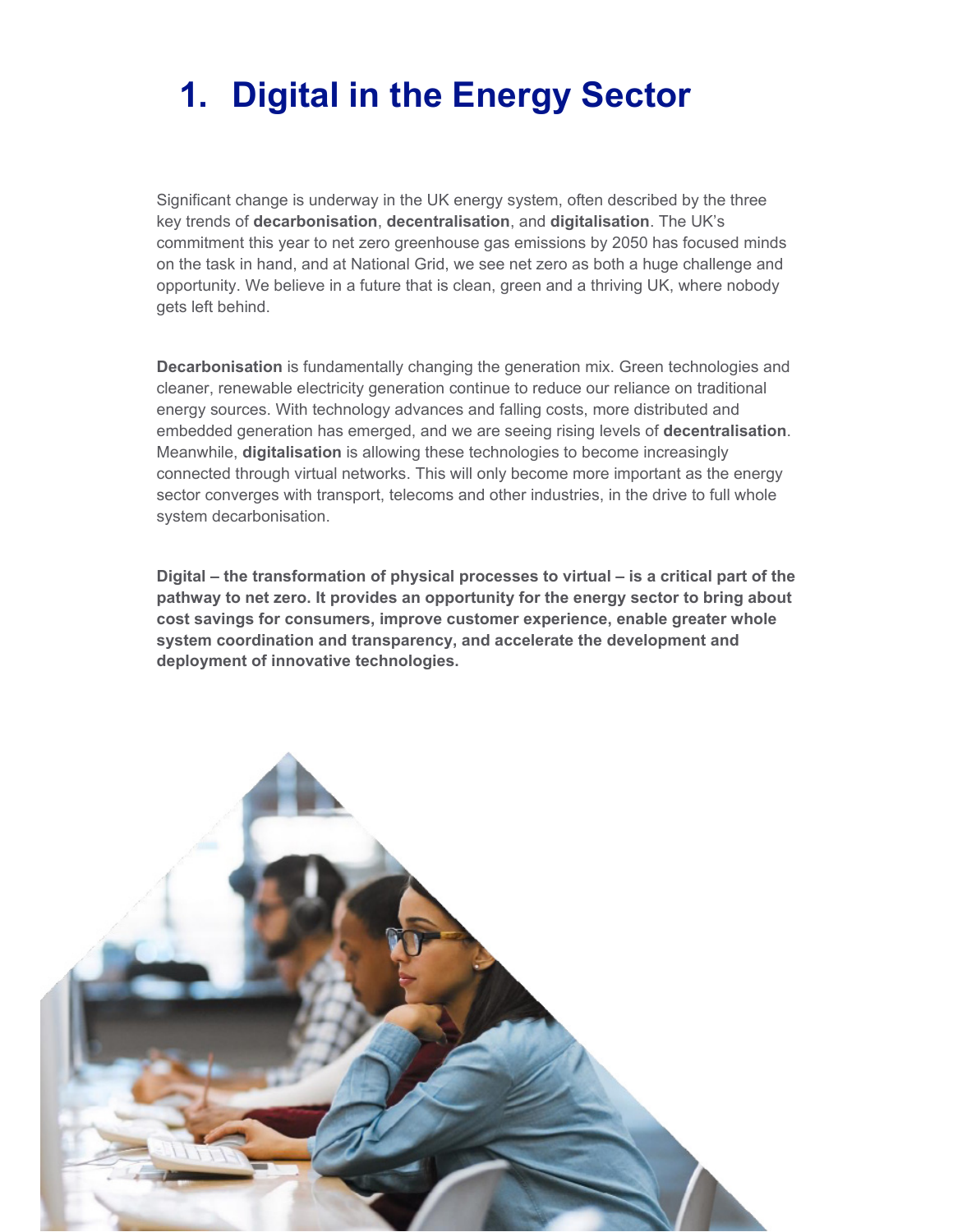### **2. Where are we today?**

At National Grid, we have been developing our approach for digitalisation over a number of years. Our 'Technology Change Roadmap' established several key initiatives during the **RIIO-1 period**, including the development of a mobile workforce, enhancement of our data analytics capabilities and work to establish more effective stewardship of our data.

Our stakeholders have increasingly told us how important Digital is to them, and work carried out across the industry has helped to crystallise and prioritise what needs to get done. In 2017 the National Infrastructure Commission (NIC) published their Data for Public Good report, articulating the benefits of smart infrastructure through data sharing. Further building on this in their 2018 National Infrastructure Assessment report, the NIC made clear how strengthened Digital services are increasingly important for growth, infrastructure, and quality of life. The Centre for Digital Built Britain's (CDBB's) Digital Framework Task Group (DFTG), in addition to the Energy Data Taskforce (EDTF) from Ofgem, BEIS and the Energy Systems Catapult, have since further articulated their views on how we must utilise Digital technology and data to transform our infrastructure and construction sectors. Aligned to the DFTG's Gemini Principles, there are consistent messages that through greater whole-system transparency, increased interoperability, and the emergence of new business models, our data and insights can unlock efficiencies, tackle system costs and enable decarbonisation. In summary, delivering the right Digital architecture for the UK has been made a clear priority for our stakeholders.

It is in this context that we have been developing our **RIIO-2 business plans**. This document sets out how National Grid Electricity Transmission (NGET) and National Grid Gas (NGG) will take forward their Digitalisation Strategy to the long-term benefit of customers and stakeholders.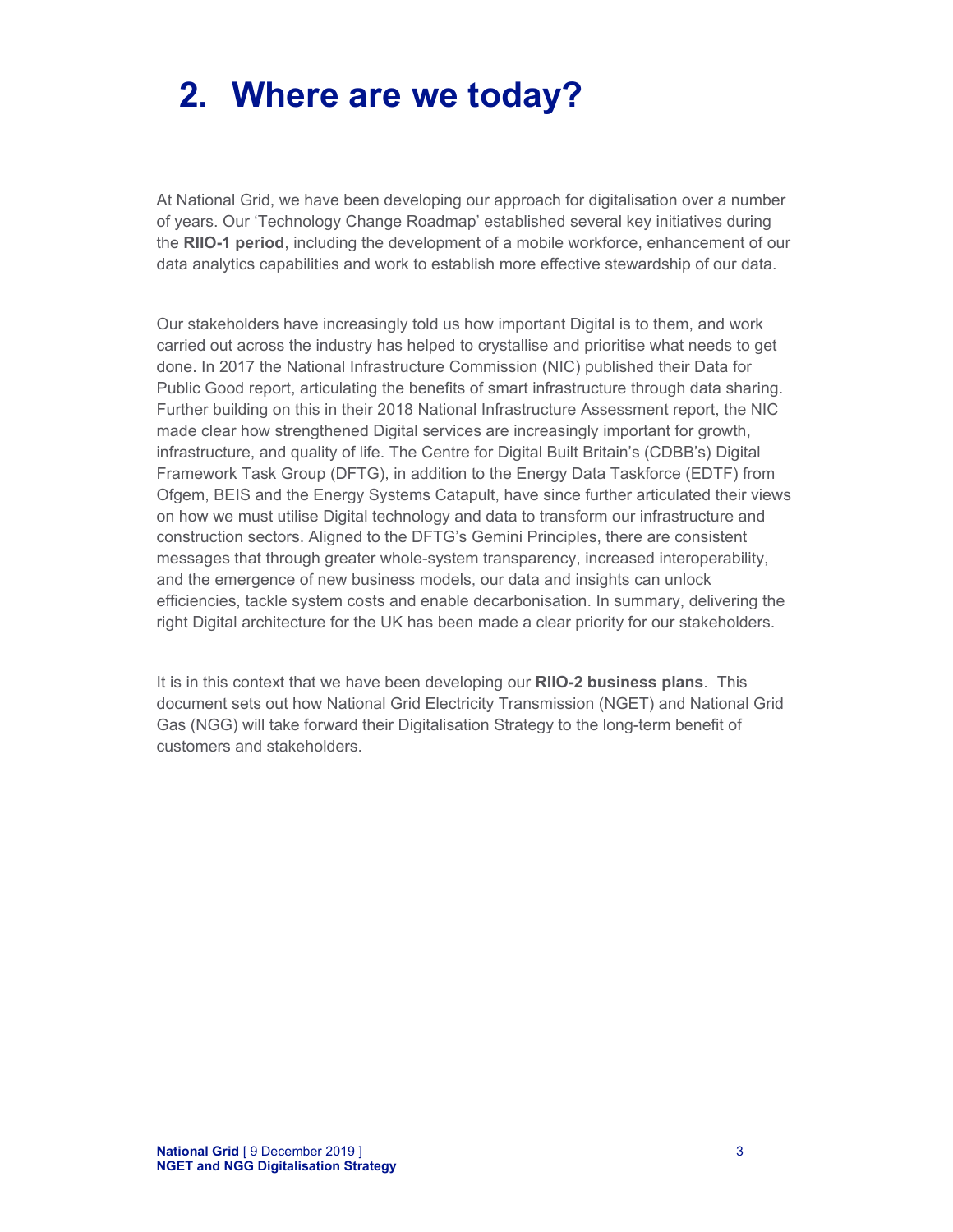### **3. Our Digital Strategy**

#### Our Approach

At National Grid we are clear that Digital presents opportunities in all parts of our business operation, and throughout the energy system. We recognise the importance of a whole system approach to digitalisation and to this end we have developed a joined-up digitalisation strategy across NGET and NGG, with both common themes and fuelspecific initiatives. *To note, in the same way, we recognise the importance of working with others, and we outline our next steps to this end in section 5.* 

Our Digital Strategy is based on the three pillars of:

- **(1) Gathering Data**
- **(2) Generating Insight**
- **(3) Taking Action**

Through collecting and integrating our **data**, we will generate valuable **insight** into the cost, risk and performance of our assets. Complementing this with our leading asset management capabilities, we can drive efficient and effective **action** to enable the energy transition to net zero:

- greater **transparency**
- improved **customer experience**
- better **coordination**
- development and deployment of **innovative technologies**
- **cost savings** for consumers

With these end goals in mind, we see four distinct areas of our work at National Grid, where Digital can drive long term value. In each of these areas we have the opportunity to build on our core capabilities with advanced Digital capabilities. We can set our specific ambitions, engage with our stakeholders, and prioritise our businesses to deliver.

- 1. **Back Office;** automation and optimisation of processes and outputs, to drive performance and efficiency for our people and processes, using Digital tools and capabilities.
- 2. **Grid Management;** automation of network modelling and forecasting, application of real-time monitoring and insights, and prioritisation of planning, scheduling and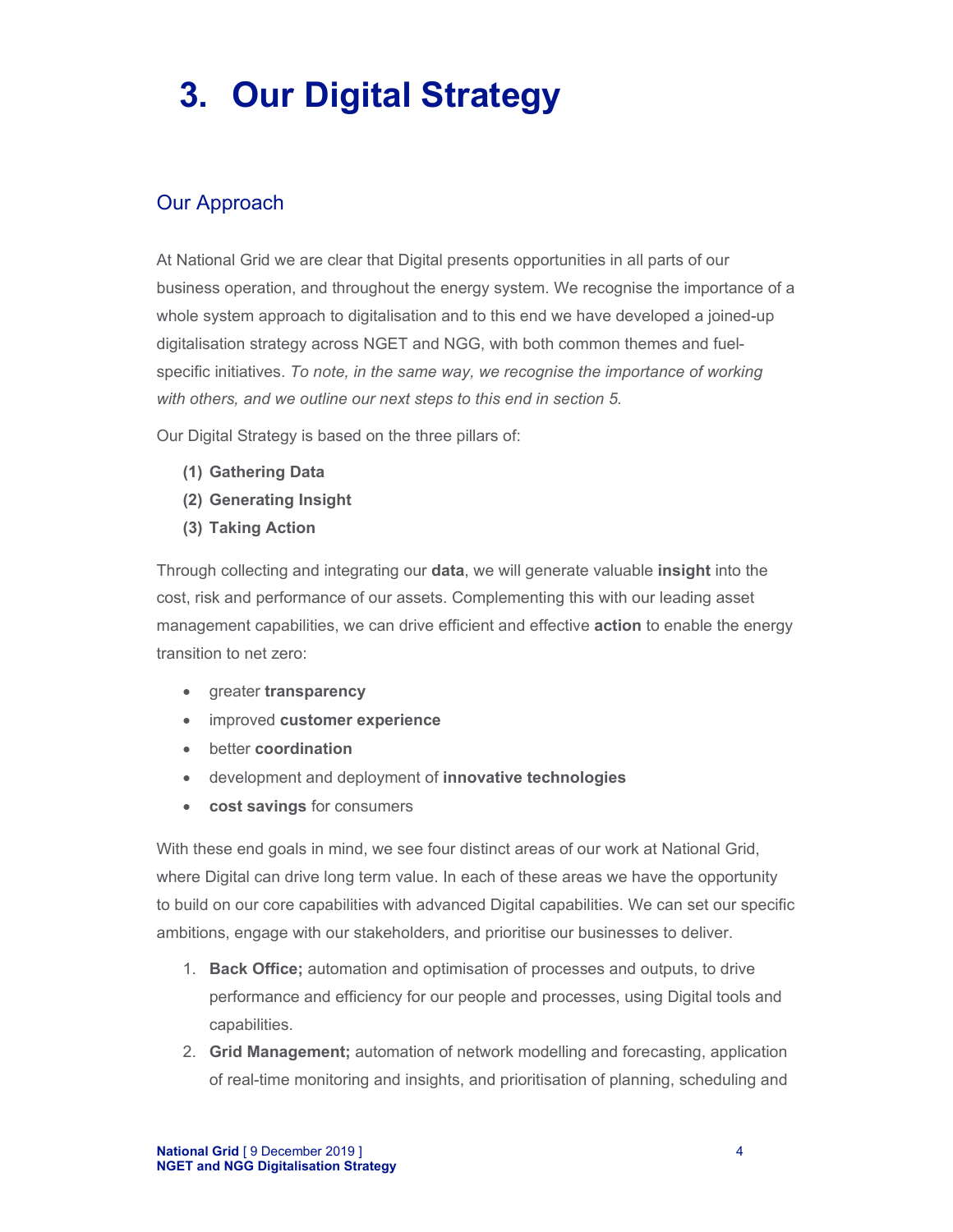resources. To optimise resource scheduling and network performance and support the transition to net zero.

- *3.* **Customer & Stakeholder;** digitally optimise and automate the end-to-end customer journey to increase responsiveness and feedback, and deliver the needs of today's and tomorrow's customers.
- 4. **New Products & Services;** develop and implement new ideas and innovation, to create opportunities which address the evolving needs of our customers and stakeholders.

*We note that these goals & structures align with the Energy Data Taskforce report on 'A Strategy for a Modern Digitalised Energy System'. Further detail on how we align to the recommendations from this report are summarised in Appendix 1.* 

#### Delivering our Strategy

We are also clear that in order to deliver Digital within National Grid, and increase the pace of the transformation, we must focus not only on the "what" or "where", but also on the "how". We recognise that this requires a comprehensive approach to how we activate Digital throughout our organisation.

- Building capabilities and culture within our businesses will be critical: adopting Digital ways of working, developing and bringing in talent, longer-term workforce planning, and modernising our underlying IT infrastructure. As a first step, our new Digital Enablement hub will ensure that our digitalisation strategy is joined-up, shares common standards, and embedded within our day to day business activities – from IT and HR, to Training and Operations.
- Just as importantly, we will need to continue to engage, collaborate and partner with our customers, network peers, and wider stakeholders, as we develop and refine our Digital Strategy going forward. *We discuss further our approach to engagement in Section 5.*

*Our ambition is to transition into a Digital enterprise, to best support and enable the transition to net zero, finding new efficiencies, and continuing to deliver at the pace and scale needed for our customers and consumers.*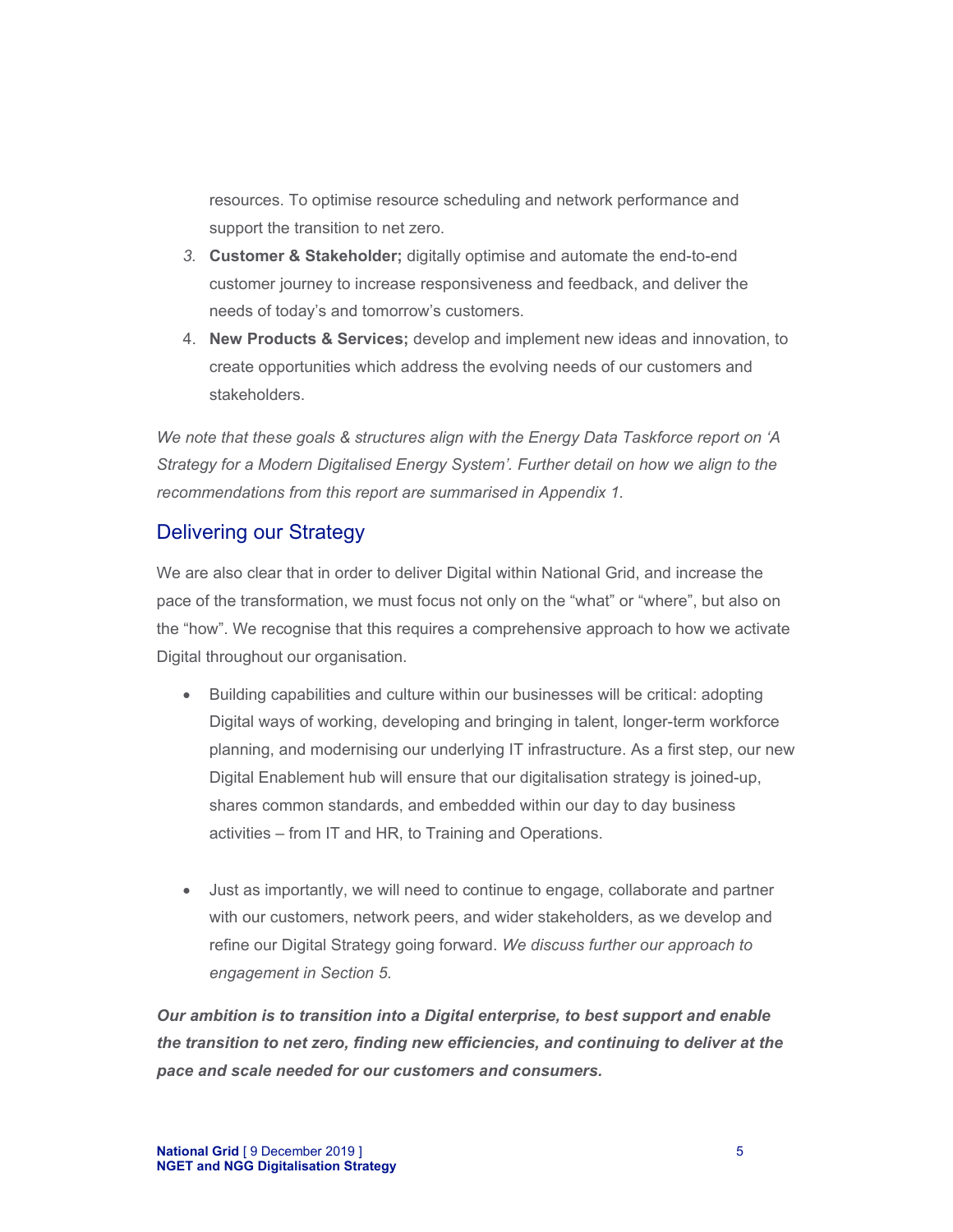### **4. RIIO-2 Priorities & Investment for ET and GT**

In the context of our four focus areas (Back Office; Grid Management; Customer & Stakeholder; New Products & Services), and our three pillars of Data > Insight > Action, we have identified our priorities for NGET & NGG as we move into RIIO-2. Both NGET & NGG have chosen to prioritise investment in Grid Management and Customer & Stakeholder.

**Grid management:** Focusing our Digital investment in this area will allow us to build on our core capabilities in asset management, providing us with the capability to further automate and optimise asset interventions in the future, and investigate the potential for practical applications like Augmented and Virtual Reality to unlock longer term value. However, in addition, these investments will start providing the data and platforms to unlock opportunities for our customers and stakeholders to innovate and optimise their use of our networks.

**Customer & Stakeholder:** Our customers have told us that 'we must listen, understand and consistently anticipate and deliver against their needs' if we are to meet our ambitions. We must ensure we can provide digital interactions and experiences that are as seamless, rich and easy as our stakeholders expect. We will invest in and exploit Digital capabilities to support our interactions, using flexible and agile IT to tailor our approach for different customers to support them through our network journey.

Across these two areas our RIIO-2 business plans outline the underlying technology and IT investments required to begin to deliver our Digital ambition and drive long term value for customers and stakeholders.

Our proposals for further engagement and iteration of our digitalisation strategy are set out in Section 5: Next steps & Engagement.

|                                             | <b>RIIO-2 Digital priorities</b>                                                                                                                                                                                                                                                                                                      |                                                                                                                                                                                                                                                                                                                                                                                                |
|---------------------------------------------|---------------------------------------------------------------------------------------------------------------------------------------------------------------------------------------------------------------------------------------------------------------------------------------------------------------------------------------|------------------------------------------------------------------------------------------------------------------------------------------------------------------------------------------------------------------------------------------------------------------------------------------------------------------------------------------------------------------------------------------------|
|                                             | <b>NGET</b>                                                                                                                                                                                                                                                                                                                           | <b>NGG</b>                                                                                                                                                                                                                                                                                                                                                                                     |
| Grid<br><b>Management</b>                   | Establish a comprehensive data<br>$\bullet$<br>strategy, including master data<br>modelling for assets, and build<br>capabilities for advanced analytics<br>Implement real-time technologies to<br>$\bullet$<br>ingest asset data and enable<br>advanced analytics and insights<br>Innovate with Artificial intelligence<br>$\bullet$ | Establish a comprehensive data<br>strategy, including master data<br>modelling for assets, and build<br>capabilities for advanced analytics<br>Implement real-time technologies to<br>ingest asset data and enable<br>advanced analytics and insights<br>Increase data-driven engineering,<br>$\bullet$<br>asset design and construction<br>Innovate with Artificial intelligence<br>$\bullet$ |
| <b>Customer &amp;</b><br><b>Stakeholder</b> | Enhance our customer relationship<br>$\bullet$<br>management and Digital experience,<br>redefining our customer journey                                                                                                                                                                                                               | Enhance our customer relationship<br>$\bullet$<br>management and Digital experience,<br>redefining our customer journey                                                                                                                                                                                                                                                                        |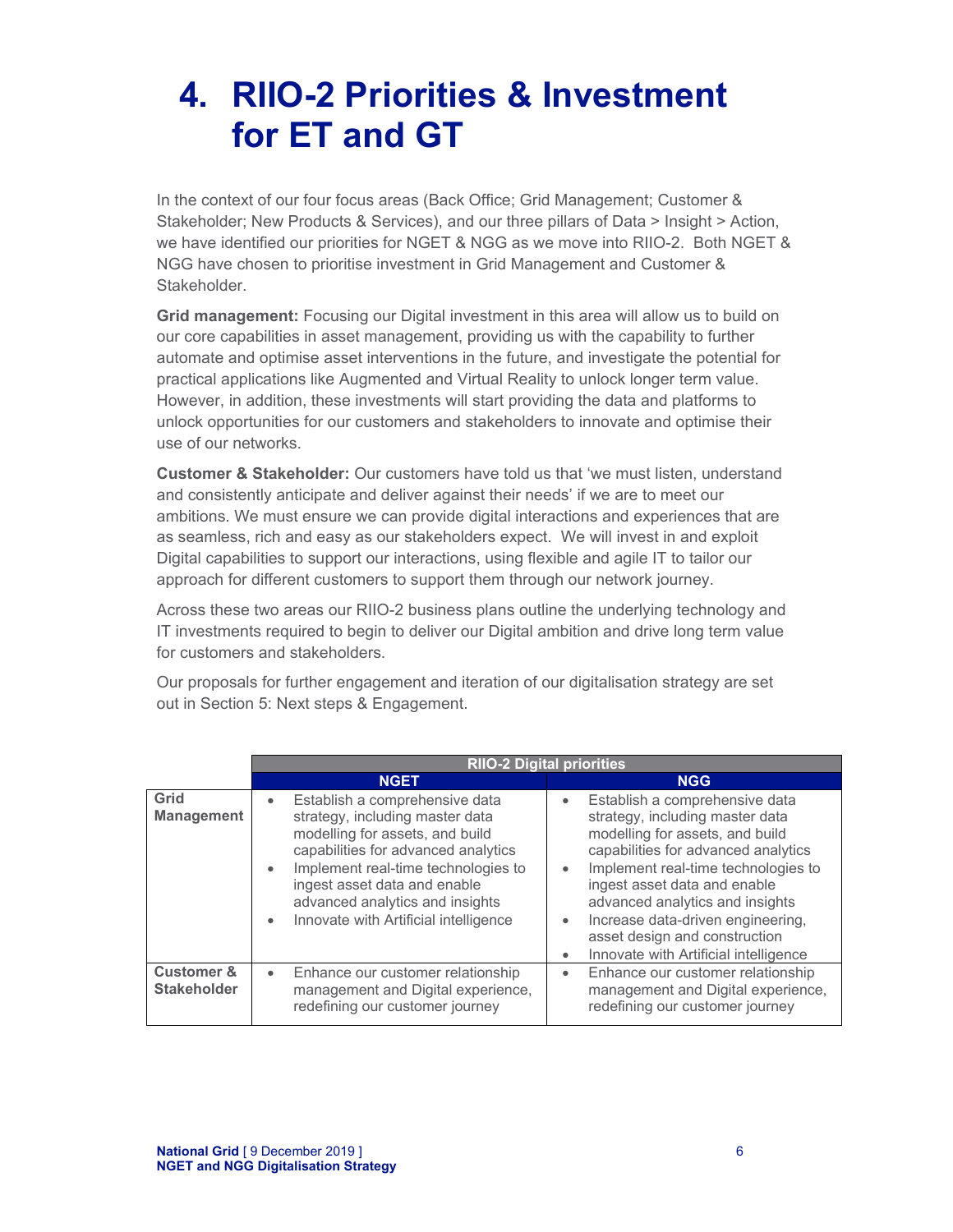### **5. Next steps: Further engagement and refinement**

As touched on in 'delivering our strategy', we have set up a Digital Enablement team internally to assess immediate opportunities, review the taxonomy of our business for digitalisation, and to engage with other actors across the energy sector.

This group will also consider interactions with other cross-sector initiatives including the work of the Centre for Digital Built Britain, UK Digital Strategy and National Infrastructure Commission. We are ready to engage with the Energy Networks Association (ENA) in their work on digitisation, as we believe that they could have a key role to play in coordination across the sector.

We will set out our proposals and timeline for further engagement and iteration of our Digitalisation Strategy early in the new year. Initial engagement will seek to establish from stakeholders how and how often they want to engage and see updates to our Digitalisation Strategy.

Feedback or questions on this document and our approach to digitalisation should be sent to:

NGET: Gary.Stokes@nationalgrid.com

NGG: Charon.Balrey@nationalgrid.com



**National Grid** [ 9 December 2019 ] **NGET and NGG Digitalisation Strategy**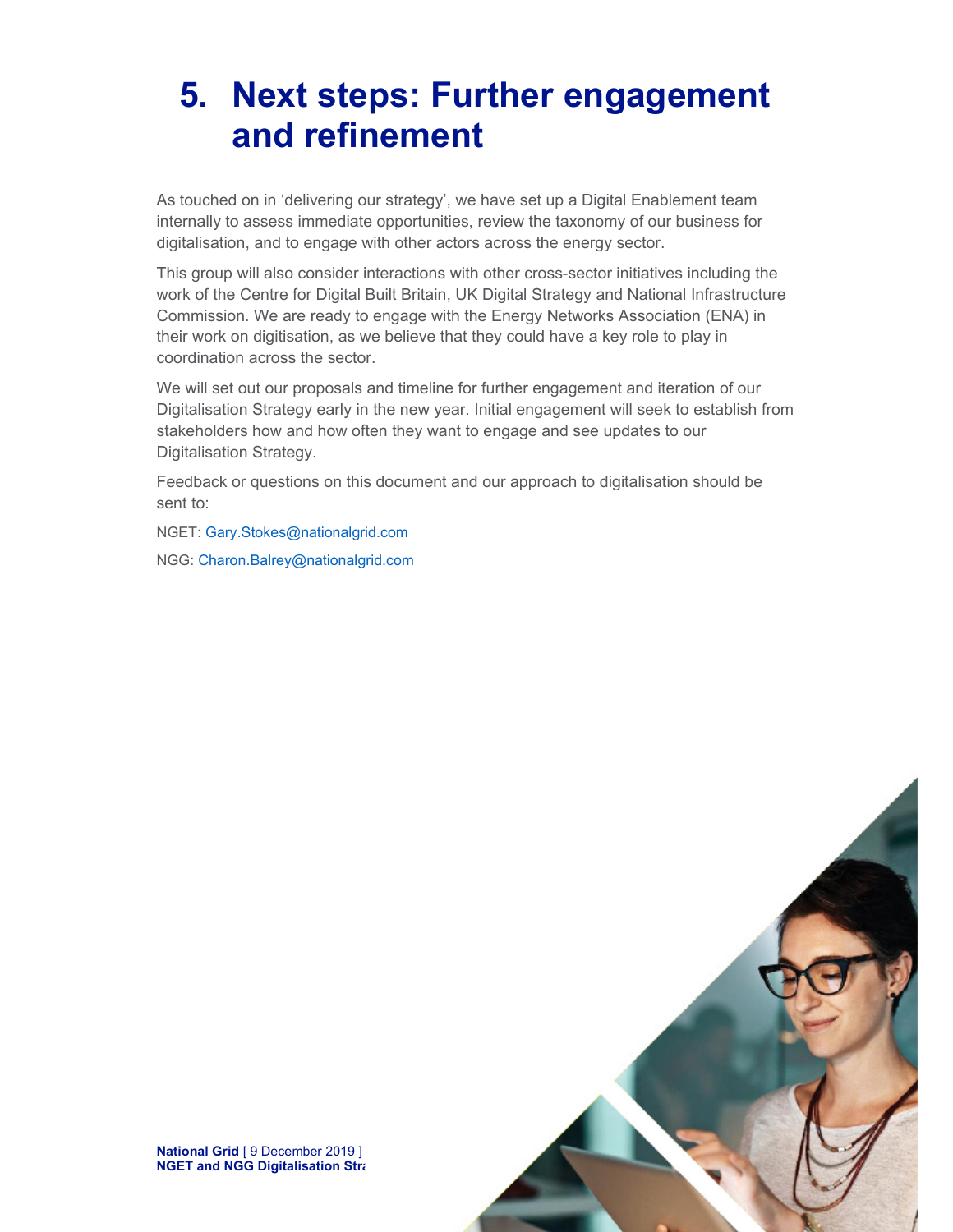#### **Appendix 1: Continuing our Alignment with the Energy Data Task Force Recommendations**

It is clear that there is a level of consistency between our Digital Strategy and the Energy Data Taskforce recommendations from 'A Strategy for a Modern Digitalised Energy System'. The high-level recommendations align with our ambitions for the Digital Strategy, and focus mainly on our 'Grid Management' focus area, as summarised below:

- Reducing whole-system costs through the ability to collaborate with a common and transparent data platform
- Using advanced analytics and intelligence in asset management and business support systems to provide information to enable efficient and cost-effective decisions
- **Reducing costs through improved real-time asset information to optimise and** prioritise risk-based decisions

More specifically, the individual outcomes form the Energy Data Taskforce are outlined below, with their specific linkage to our approach and activities.

- **Digitalisation of the Energy System** is at the heart of our ambitions. Our investments in IT infrastructure, Business Services, work and asset management and customer facing IT systems outlined in this paper are key to enabling the digitalisation of our data assets where this drives value for customers and stakeholders.
- **Maximising the Value of Data –** our work to build a comprehensive data model and data architecture where key information is available for analytics and insights across our operations will be put in place as part of RIIO-2. This will be a key foundation to move to a 'presumed open' principle, where data is discoverable, searchable and understandable, with due regard to the NIS and GDPR Regulations. Technology to create, store, replicate, update and purge data will be core to this design. This is all integral to our digital strategy.
- **Visibility of Data** our Data Library, together with our investment in Enterprise Content Management, Digital Experience and external portals will facilitate a greater level of sharing of our metadata with energy system users where it is safe and appropriate to do so.
- **Coordination of Asset Registration** during RIIO-2 we will be investing in our CRM platform and replacing our core work and asset management and asset registration system (Ellipse). This will afford us the opportunity to consolidate our systems and data and provide the capability to integrate with a future single Asset Registration Portal.
- **Visibility of Infrastructure and Assets** our Geospatial Information System (GIS), Asset Investment Planning (AIP) investments, together with our proposals for the use of Digital Engineering and Digital Twins present an opportunity to contribute towards the development of a Unified System Map of the energy system.

Whilst our initiatives and activities vary in maturity, we see clear value to our business and to our customers and stakeholders in the principles embodied in the EDTF recommendations.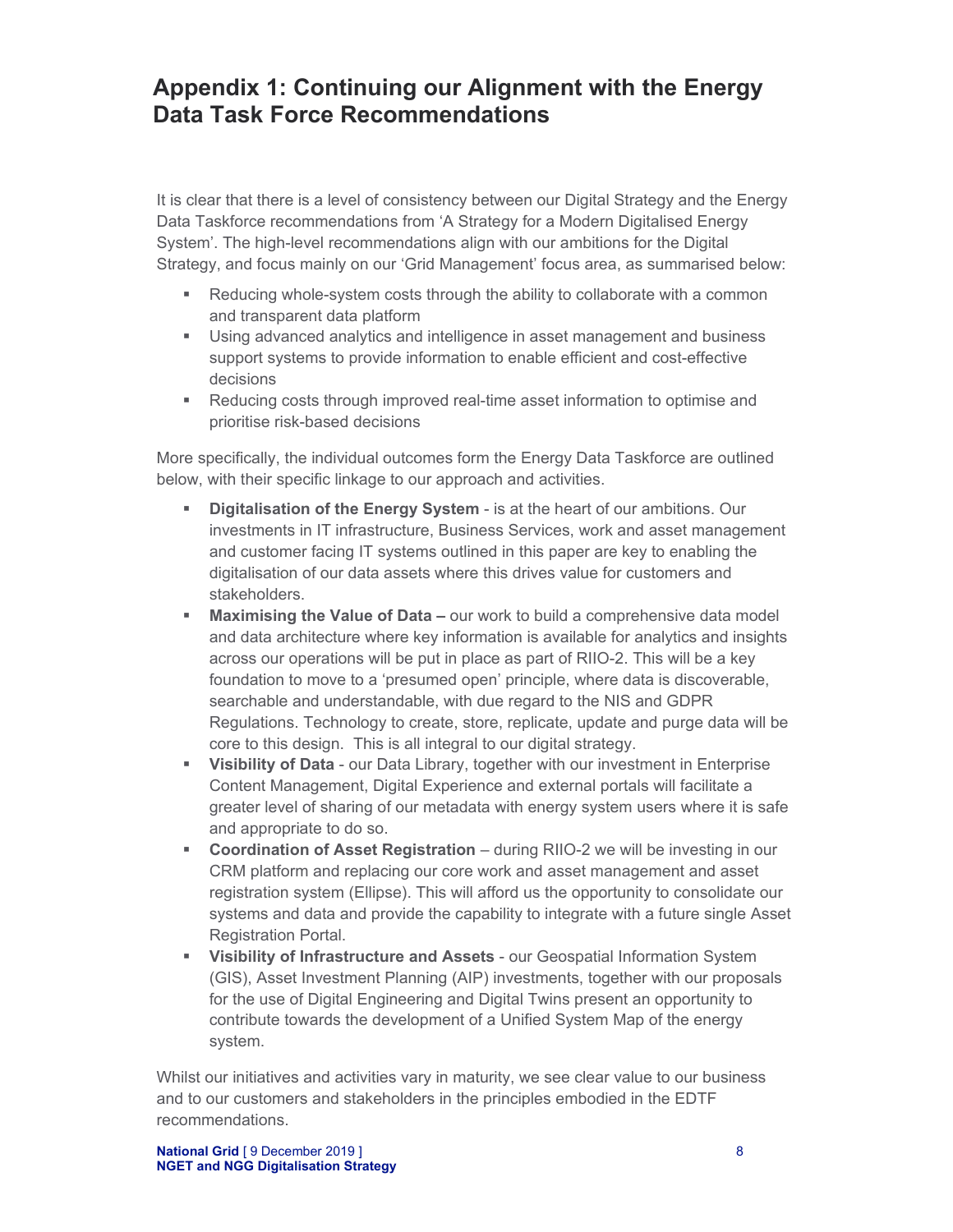#### A. Grid Management initiatives

We have identified three priority digitalisation initiatives to enhance our asset management capabilities:

- A1. Establish a comprehensive data strategy, including master data modelling for assets, and build capabilities for advanced analytics
- A2. Implement real-time technologies to ingest asset data and enable advanced analytics and insights
- A3. Innovate with Artificial intelligence

#### *A1. Establish a comprehensive data strategy, including master data modelling for assets, and build capabilities for advanced analytics*

| <b>Description</b>                                                | Initiative activity                                                                                                                                                                                                                                                                                                                                                                                                                                                                                                                                                                                                                                                                                               |
|-------------------------------------------------------------------|-------------------------------------------------------------------------------------------------------------------------------------------------------------------------------------------------------------------------------------------------------------------------------------------------------------------------------------------------------------------------------------------------------------------------------------------------------------------------------------------------------------------------------------------------------------------------------------------------------------------------------------------------------------------------------------------------------------------|
| Data catalogue<br>and<br>comprehensive<br>integration<br>platform | Develop a comprehensive data catalogue and appropriate standards to maintain and<br>develop. Integrate our Asset Investment Planning, Asset Performance Management<br>and Enterprise Asset Management systems (AIP, APM, EAM) to bring together all<br>digital asset and engineering data and make it accessible through a common platform.<br>This will provide the base data for our insights platform, and establish a source for<br>sharing data with other platforms.<br>This provides an integration platform that offers services of data integration, API<br>management, B2B Integration, Business Rules Engine, Complex Event Processing,<br>BPM Engine and Business Activity Monitoring amongst others. |
| Digitise the asset<br>register                                    | To generate a Digital representation of all assets and implement an industry leading<br>solution to further enhance our ability to share asset data and develop asset<br>management strategies based on 'monetised risk', delivering benefits to customers<br>visibility of asset opportunities and enhanced<br>risk-based<br>through<br>maintenance/refurbishment/replacement planning.<br>This will provide the capability to integrate with a future single Asset Registration Portal.                                                                                                                                                                                                                         |

#### *A2. Implement real-time technologies to ingest asset data and enable advanced analytics and insights*

| <b>Description</b>                                   | <b>Initiative activity</b>                                                                                                                                                                                                                                                                                                                                                                                                                                                                                                                                                                                                                                                                                                                                                                                                                                                                                                  |
|------------------------------------------------------|-----------------------------------------------------------------------------------------------------------------------------------------------------------------------------------------------------------------------------------------------------------------------------------------------------------------------------------------------------------------------------------------------------------------------------------------------------------------------------------------------------------------------------------------------------------------------------------------------------------------------------------------------------------------------------------------------------------------------------------------------------------------------------------------------------------------------------------------------------------------------------------------------------------------------------|
| Insights platform<br>to assimilate all<br>data types | Digital technologies such as quantum and edge computing will enable the ingestion<br>and manipulation of new digital data types e.g. time series, images and videos,<br>relational design and drawings through metadata. This will provide ET with the<br>capability to assimilate all data types across the landscape, to manage information<br>quality, perform data collaboration, analysis and visualisation and derive insight. In<br>doing so ET will apply advanced modelling and analytics techniques and trigger<br>actions based on data analysis. ET will continue to experiment with modern data types<br>(e.g. LIDAR, 3D models), Digital assets and advanced tooling to identify further value<br>areas.<br>This provides the opportunity to visualise many different forms of data, and maximise<br>the value from this data by both sharing and applying advanced analytics to optimise<br>decision making. |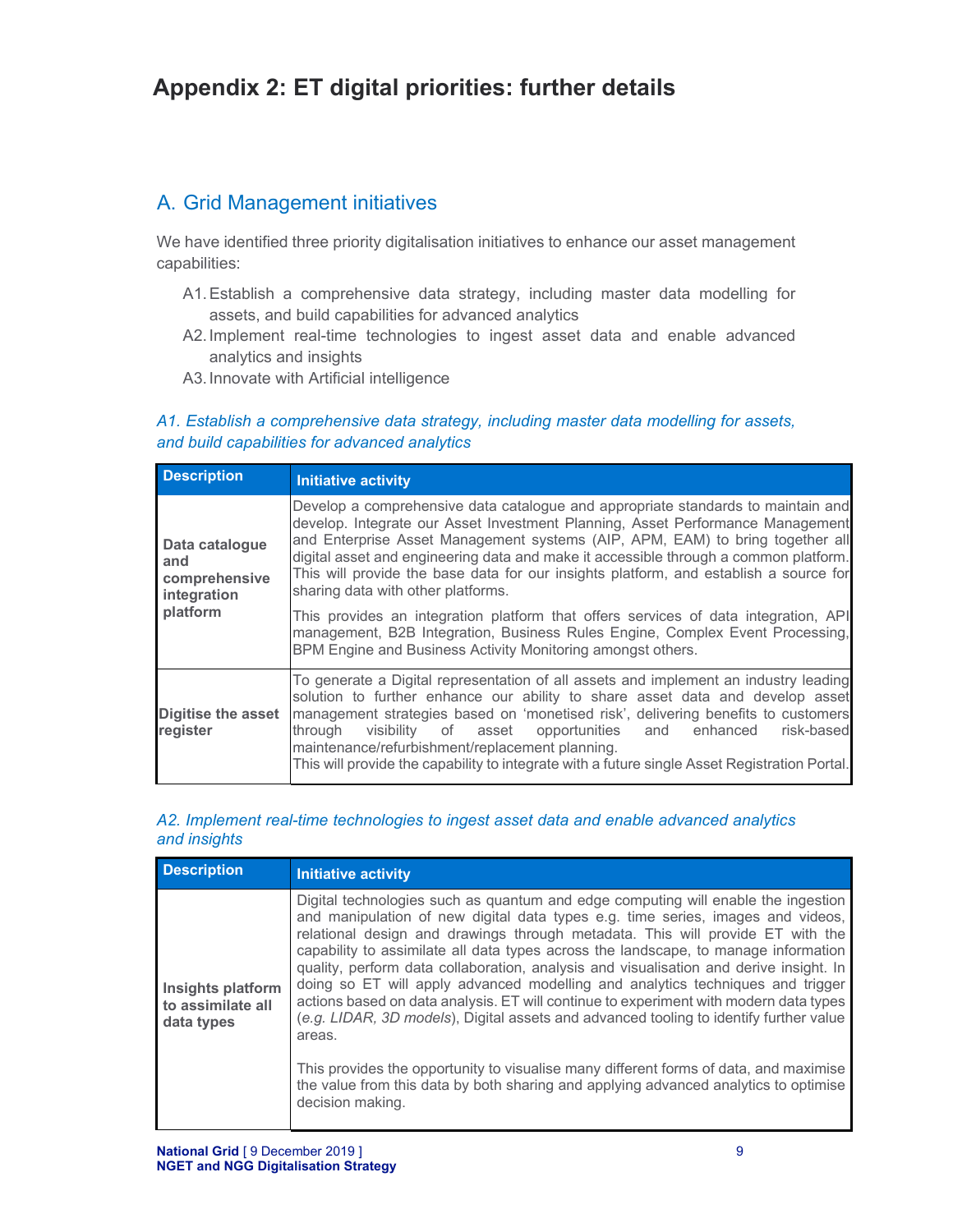#### *A3. Innovate with artificial intelligence*

| <b>Description</b>                | <b>Initiative activity</b>                                                                                                                                                                                                                                                                                                                                                                                                                                                                                                                                                      |
|-----------------------------------|---------------------------------------------------------------------------------------------------------------------------------------------------------------------------------------------------------------------------------------------------------------------------------------------------------------------------------------------------------------------------------------------------------------------------------------------------------------------------------------------------------------------------------------------------------------------------------|
| <b>Artificial</b><br>Intelligence | Will develop an artificial intelligence (AI) platform and use of key AI enabled services<br>(Natural Language Processing, Learning and Reasoning, Digital Knowledge<br>Virtualisation, Visual Recognition) to enable ET operations and support functions to be<br>more effective in the following areas:<br>Field Operation & Digital Experience<br>Asset Risk & Condition Analysis<br><b>Network Safety &amp; Operations</b><br>Knowledge Management<br>٠<br>Asset Investment Planning<br>$\bullet$<br>Network Analysis & Design<br>$\bullet$<br><b>Customer Insights</b><br>٠ |
|                                   | Artificial Intelligence offers great potential across the sector and is likely to become a<br>key capability across each step of the value chain from generation through to end<br>consumers.                                                                                                                                                                                                                                                                                                                                                                                   |

#### B. Customer and stakeholder enablement initiatives

Our UK customer ambition is for our customers to feel as though they are 'treated like a partner'. Through digitalisation we will use flexible and agile approaches to manage our interactions with our customers and stakeholders.

#### *B1. Enhance our customer relationship management and digital experience, redefining our customer journey*

| <b>Description</b>                                          | <b>Initiative activity</b>                                                                                                                                                                                                                                                                                                                                                                                                                                                                                                                                                                 |
|-------------------------------------------------------------|--------------------------------------------------------------------------------------------------------------------------------------------------------------------------------------------------------------------------------------------------------------------------------------------------------------------------------------------------------------------------------------------------------------------------------------------------------------------------------------------------------------------------------------------------------------------------------------------|
|                                                             | An improved CRM will underpin how we manage our entire customer connection<br>process. We will invest to include more parts of the Digital customer journey within the<br>CRM system, we will use the customer insights and data to make sure we can offer a<br>more tailored, bespoke and flexible end-to-end service to different types of customers.                                                                                                                                                                                                                                    |
| <b>Customer</b><br><b>Relationship</b><br><b>Management</b> | Our experience has found the CRM system to be the most efficient and effective way<br>to manage customer data and processes, enabling us to manage complex multi touch-<br>point relationships with an increasing number and diversity of customers. The CRM<br>system will also underpin our website and Customer Portal.                                                                                                                                                                                                                                                                 |
| (CRM) and Digital<br><b>Experience</b>                      | The Customer Portal will provide customers with a Digital channel to apply/manage and<br>interact with us – streamlining interactions with National Grid, allowing customers to<br>self-serve for elements of the connections process and customers will be able to use<br>the functionality to design their own connection. This is in direct response to customers<br>identifying multiple frictions with the existing connections process e.g. customers find<br>the process of managing connections too manual and applying for a connection is<br>inefficient and hard to understand. |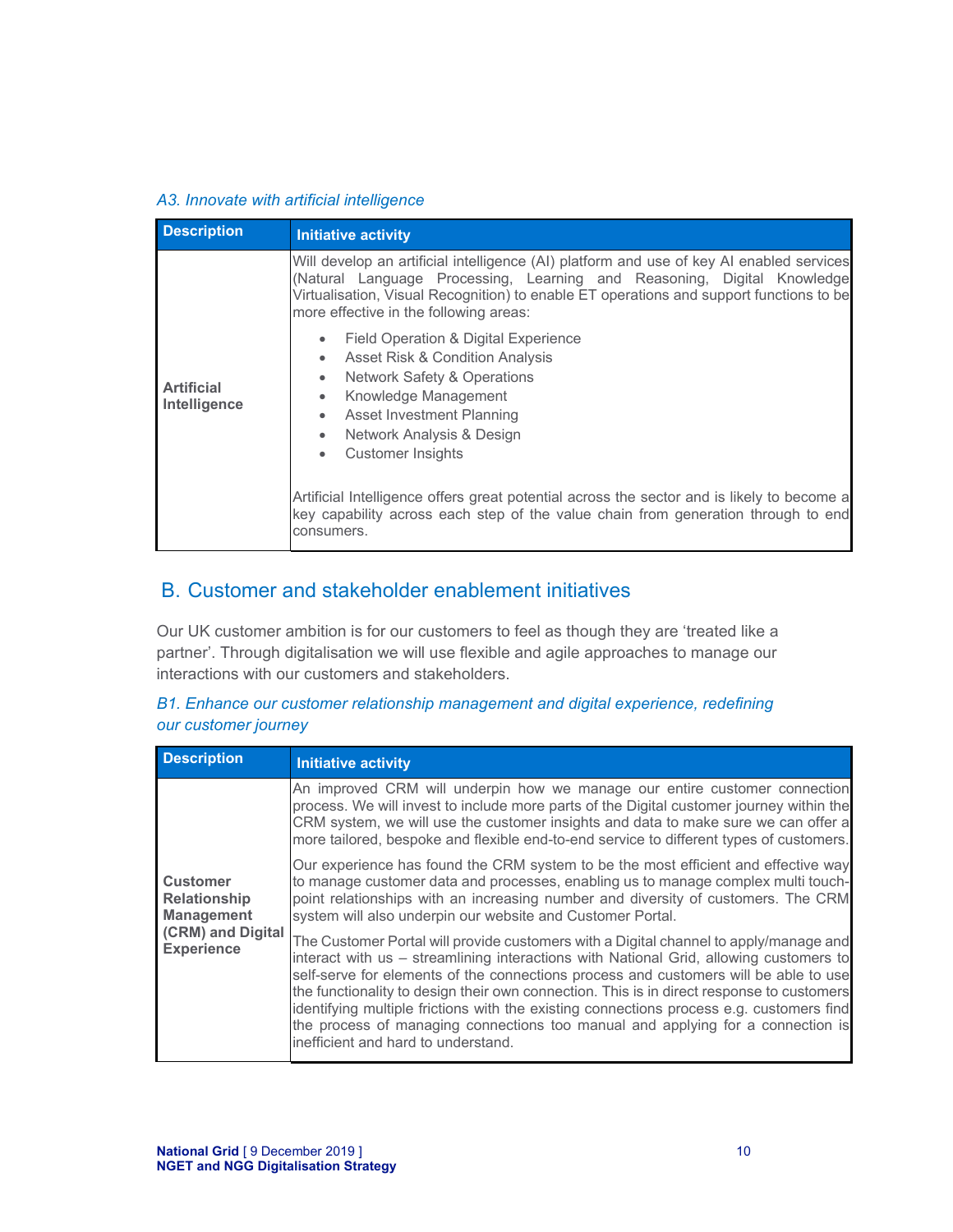#### **Appendix 3: NGG (GT & GSO) digital priorities: further details**

#### A. Grid Management initiatives

To deliver on its ambitious goal of no routine manual inspections in the field, more real-time information enabled by selective sensor deployment, and near zero instability in the maintenance plan NGG has focused on a number of themes in order to:

- A1. Establish a comprehensive data strategy, including master data modelling for assets, and build capabilities for advanced analytics
- A2. Implement real-time technologies to ingest asset data and enable advanced analytics and insights
- A3. Increase data-driven engineering, asset design and construction
- A4. Innovate with Artificial intelligence

In doing this NGG will meet the EDTFs two recommendations and support the building blocks of an Industry data catalogue, a single registration platform, and a digital system map.

#### *A1. Establish a comprehensive data strategy, including master data modelling for assets, and build capabilities for advanced analytics*

| <b>Description</b>                       | <b>Initiative activity</b>                                                                                                                                                                                                                                                                                                                                                                                                                                                                                                                                                                                                                                                                                                                                                                                                                                                                                                                                                                                                                                                                       |
|------------------------------------------|--------------------------------------------------------------------------------------------------------------------------------------------------------------------------------------------------------------------------------------------------------------------------------------------------------------------------------------------------------------------------------------------------------------------------------------------------------------------------------------------------------------------------------------------------------------------------------------------------------------------------------------------------------------------------------------------------------------------------------------------------------------------------------------------------------------------------------------------------------------------------------------------------------------------------------------------------------------------------------------------------------------------------------------------------------------------------------------------------|
| Innovation<br>platform and<br>capability | The Insights and Innovation platform provides a consistent repository for our data,<br>supporting our understanding of how the network and our assets are performing. It<br>enables us to take advantage of advanced analytics and data analysis through the use<br>of modelling, simulation and machine learning to optimise our operation of the network<br>and support efficient asset management. A consolidated platform of data supports the<br>removal of siloed data and enables us to monitor and improve data quality. We will<br>continue to extend our Insights platform to assimilate new data types (e.g. time series,<br>Images and Videos, relational design and drawings through metadata), and we will<br>expand on our investments in our Insights platforms to build analytical models using<br>artificial intelligence and machine learning to better understand our assets and the<br>network. This will support us in making asset management decisions, understanding<br>different operational scenarios and exploring the effects of the changing use of our<br>assets. |
|                                          | We will require a managed space to continually develop and test new tools and<br>techniques, prior to use in production. This development space will encourage and<br>facilitate innovation, helping to quickly identify and refine methods and models. This will<br>be more than simply a test environment, it will require the flexibility to integrate existing<br>and new data, in new formats, from both internal and external sources.                                                                                                                                                                                                                                                                                                                                                                                                                                                                                                                                                                                                                                                     |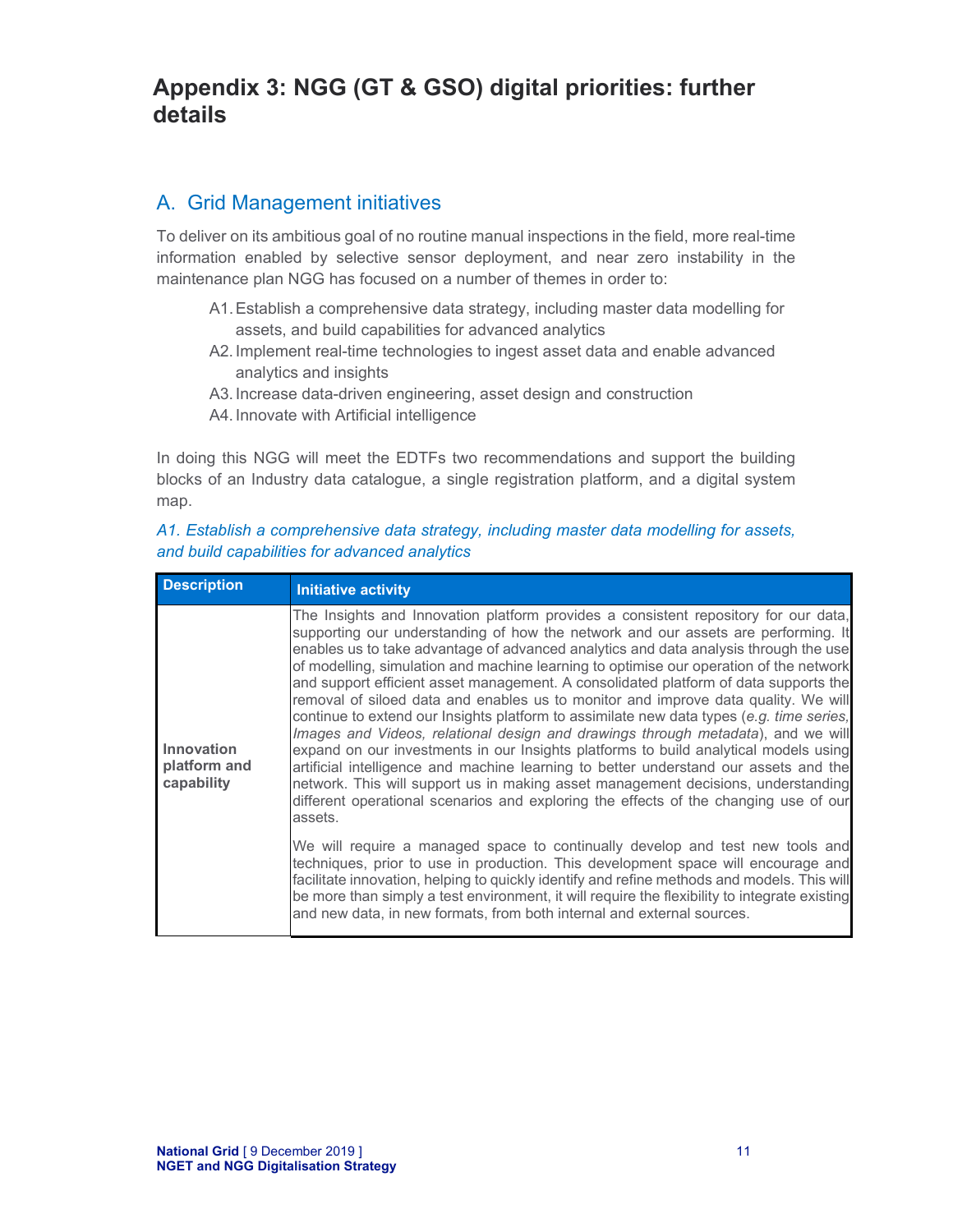#### *A2. Implement real-time technologies to ingest asset data and enable advanced analytics and insights*

| <b>Description</b>                                           | <b>Initiative activity</b>                                                                                                                                                                                                                                                                                                                                                                                                                                                                                                                                                                                                                                                                                                                                      |
|--------------------------------------------------------------|-----------------------------------------------------------------------------------------------------------------------------------------------------------------------------------------------------------------------------------------------------------------------------------------------------------------------------------------------------------------------------------------------------------------------------------------------------------------------------------------------------------------------------------------------------------------------------------------------------------------------------------------------------------------------------------------------------------------------------------------------------------------|
|                                                              | These tools will bring together and build on the foundations of the Insights platform and<br>existing analytics capabilities, with additional data capabilities through Asset<br>Performance Management (APM) to provide a consolidated view of asset performance.                                                                                                                                                                                                                                                                                                                                                                                                                                                                                              |
|                                                              | Our Insights platform and data lake implemented during RIIO-1 gave GT the foundation<br>capability to consolidate data from multiple systems in one location to perform analytics.<br>As GT looks to move to more mature asset management models (e.g. time, condition,<br>risk, predictive, financially optimised) the correct use of data and analytics to enable<br>informed decisions will be essential                                                                                                                                                                                                                                                                                                                                                     |
| Data science<br>tools                                        | Our Insights platform also provides our core reporting to support asset management<br>decision making as well as the efficient and safe operation of our network. We use the<br>platform to ensure the governance of our data and create quality rules and metrics to<br>enable us to improve our datasets.                                                                                                                                                                                                                                                                                                                                                                                                                                                     |
|                                                              | Data science tools will also support the custom data science / advanced learning<br>capabilities required by GSO where there is a need for specific Advanced Analytics /<br>Data Science platform. This will include integration capability for access to the Data<br>Lake / Operational Data Store and associated technologies for performing deep<br>analysis of GSO data. IT will introduce a platform framework for preparing and<br>outputting analysis results for GSO, including tools, configuration, coding standards,<br>templated data models and machine learning algorithms                                                                                                                                                                        |
| AIP - risk and<br>reliability centred<br>asset<br>management | We will be aligned to NGET for the purposes of efficiency and best practice to<br>implement an integrated process solution for risk & reliability centred asset<br>management through EAM, AIP, and APM. Optimisation of capital spend and asset risk<br>will realise greatest value from assets, and improved network safety will result from<br>sophisticated asset risk modelling and condition assessment. A next generation Digital<br>Asset Management platform will bring together APM, AIP EAM and Network Safety &<br>Control.                                                                                                                                                                                                                         |
| <b>Advanced</b><br>analytics-based<br>investment             | We will invest in new capability to meet the demand for more information, from a wider<br>set of sources. To support the GSO modelling and Advanced Analytics capability,<br>investment is required to develop an 'Insights and Innovation' platform to provide a<br>consistent repository for our data. It will enable GSO to take advantage of advanced<br>analytics and data analysis through the use of modelling, simulation and machine<br>learning to optimise our operation of the NTS, support market efficiency and support<br>efficient asset management. For example, this will underpin the enhanced analytical<br>capability needed to support how we meet the needs of customers to move gas on and<br>off the network when and where they want. |
| prioritization                                               | The 'Insights and Innovation' platform will provide a single source of information for all<br>GSO data-driven capabilities and will also enable the delivery of data to all internal and<br>external data consumers. IT will introduce a platform framework for preparing and<br>outputting analysis results for GSO, including tools, configuration, coding standards,<br>templated data models and machine learning algorithms.                                                                                                                                                                                                                                                                                                                               |
|                                                              | This initiative is constant with the energy data taskforce recommendations.                                                                                                                                                                                                                                                                                                                                                                                                                                                                                                                                                                                                                                                                                     |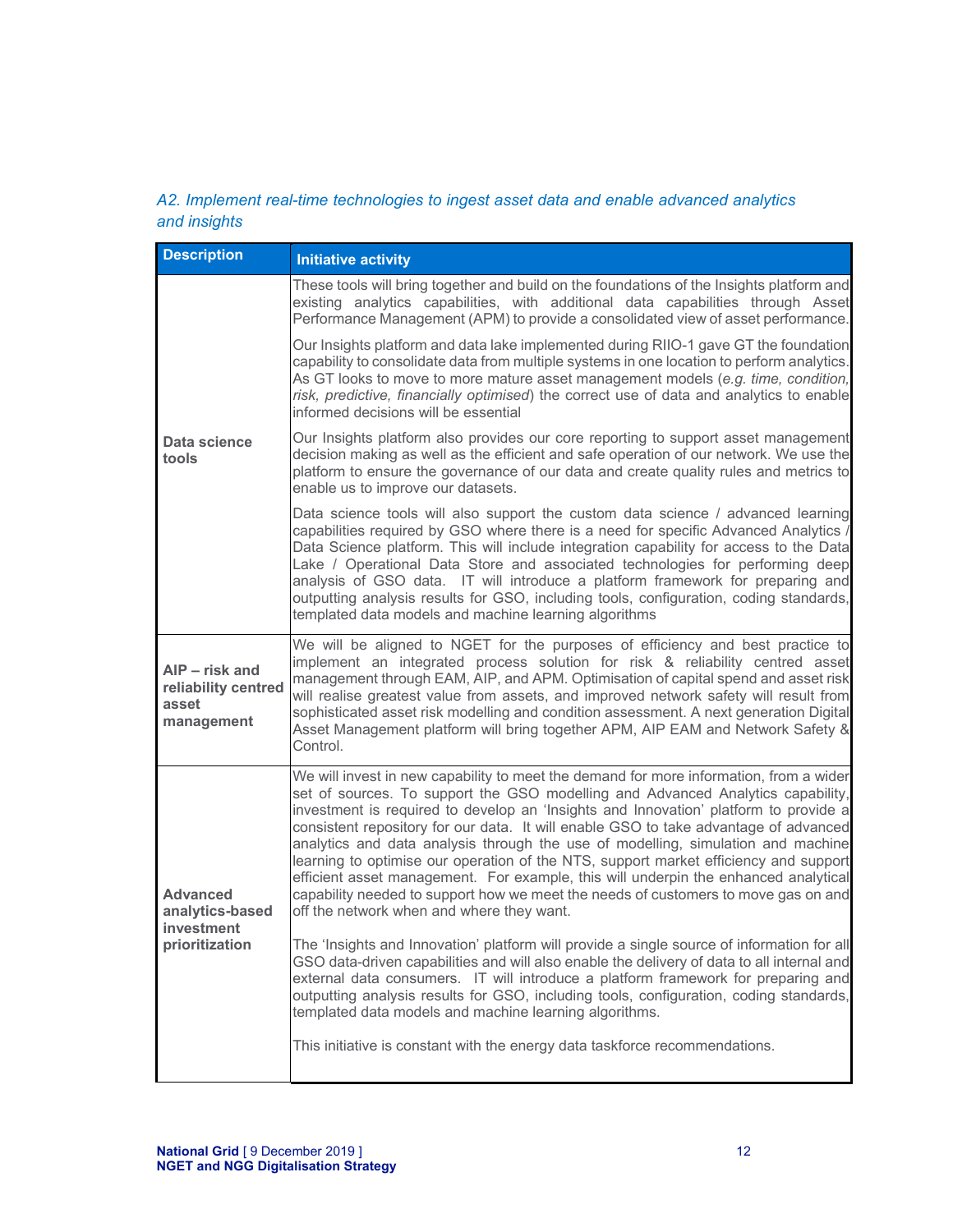#### *A3. Increase data driven engineering, asset design, & construction*

| <b>Description</b>                                       | <b>Initiative activity</b>                                                                                                                                                                                                                                                                                                                                                                                                                                                                                                                                                              |
|----------------------------------------------------------|-----------------------------------------------------------------------------------------------------------------------------------------------------------------------------------------------------------------------------------------------------------------------------------------------------------------------------------------------------------------------------------------------------------------------------------------------------------------------------------------------------------------------------------------------------------------------------------------|
|                                                          | We will improve Geospatial Information Systems (GIS) to enhance NG GTs Asset<br>Protection capability to help predict, rather than react to external threats to the network.                                                                                                                                                                                                                                                                                                                                                                                                            |
|                                                          | GIS provides us with visibility of our pipeline network to understand precisely what<br>assets we have, where they are and the environment around them. We use<br>sophisticated spatial analysis, identifying proximity to other features, to study asset<br>risks to the public and support managing the health of our assets.                                                                                                                                                                                                                                                         |
|                                                          | National Grid provides the service to investigate sites and ensure NG assets are not<br>impacted by third party work. Currently, frequent site visits are required due to limited<br>geospatial information of underground assets. Improving the different types of<br>information and creating better output will support us in better understanding risks from<br>external factors and allow us to plan mitigation strategies more effectively                                                                                                                                        |
|                                                          | An improved GIS will:                                                                                                                                                                                                                                                                                                                                                                                                                                                                                                                                                                   |
|                                                          | Sustain platform performance and broaden the range of applications exploiting<br>$\bullet$<br>the existing functionality                                                                                                                                                                                                                                                                                                                                                                                                                                                                |
| <b>Improve asset</b><br>protection<br>service            | Improve spatial data location quality. By designing new processes and<br>$\bullet$<br>performing data collection projects using field staff we can resolve data<br>accuracy and integrity issues.                                                                                                                                                                                                                                                                                                                                                                                       |
|                                                          | Provide geospatial analytics capability to help plan, prepare and response to<br>$\bullet$<br>current and future 3rd party risks and hazards.                                                                                                                                                                                                                                                                                                                                                                                                                                           |
|                                                          | Improve GIS to enhance NGs Asset Protection capability to help predict, rather<br>$\bullet$<br>than react to external threats to the network.                                                                                                                                                                                                                                                                                                                                                                                                                                           |
|                                                          | Broaden the range of applications, exploiting the existing functionality and<br>$\bullet$<br>invest in new capabilities such as 3D to better visualize pipeline risk                                                                                                                                                                                                                                                                                                                                                                                                                    |
|                                                          | Improve capability to manage modern data types (LIDAR, 3D models) more<br>effectively and make it part of the overall Digital experience for our users                                                                                                                                                                                                                                                                                                                                                                                                                                  |
|                                                          | In keeping with the Energy Data Taskforce's recommendations on a Digital map,<br>National Grid is participating in the Government's Geospatial Commission's pilot on a<br>National Underground Asset Register. Improvements in our Geospatial systems will<br>support our steps to our pipeline locations publish more widely.                                                                                                                                                                                                                                                          |
|                                                          | We use Digital engineering to improve our capability for using Building Information<br>Models (BIM) to help in optioneering and delivery of capital projects.                                                                                                                                                                                                                                                                                                                                                                                                                           |
| <b>Enhance asset</b><br>design through<br><b>Digital</b> | In RIIO-2, we will move into the Digital workspace and Digital engineering, in line with<br>our suppliers and industry practice. We will expand our content and information<br>management capability to support common data structures and be able to better share<br>data, creating a more collaborative and innovative environment that will meet energy<br>needs of the future.                                                                                                                                                                                                      |
| engineering and<br><b>BIM</b>                            | Building Information Modelling (BIM) provides a 3D view of assets and allows you to<br>test how asset interventions might be constructed before reaching site and is currently<br>being use by our top tier delivery partners for major capital investments in order to<br>assess, design and construct assets. BIM also incorporates the collection,<br>manipulation, storage and sharing of information on sites and assets between<br>functions, partners, stakeholders and customers which will lead to the reduction in effort<br>associated with creating handover documentation. |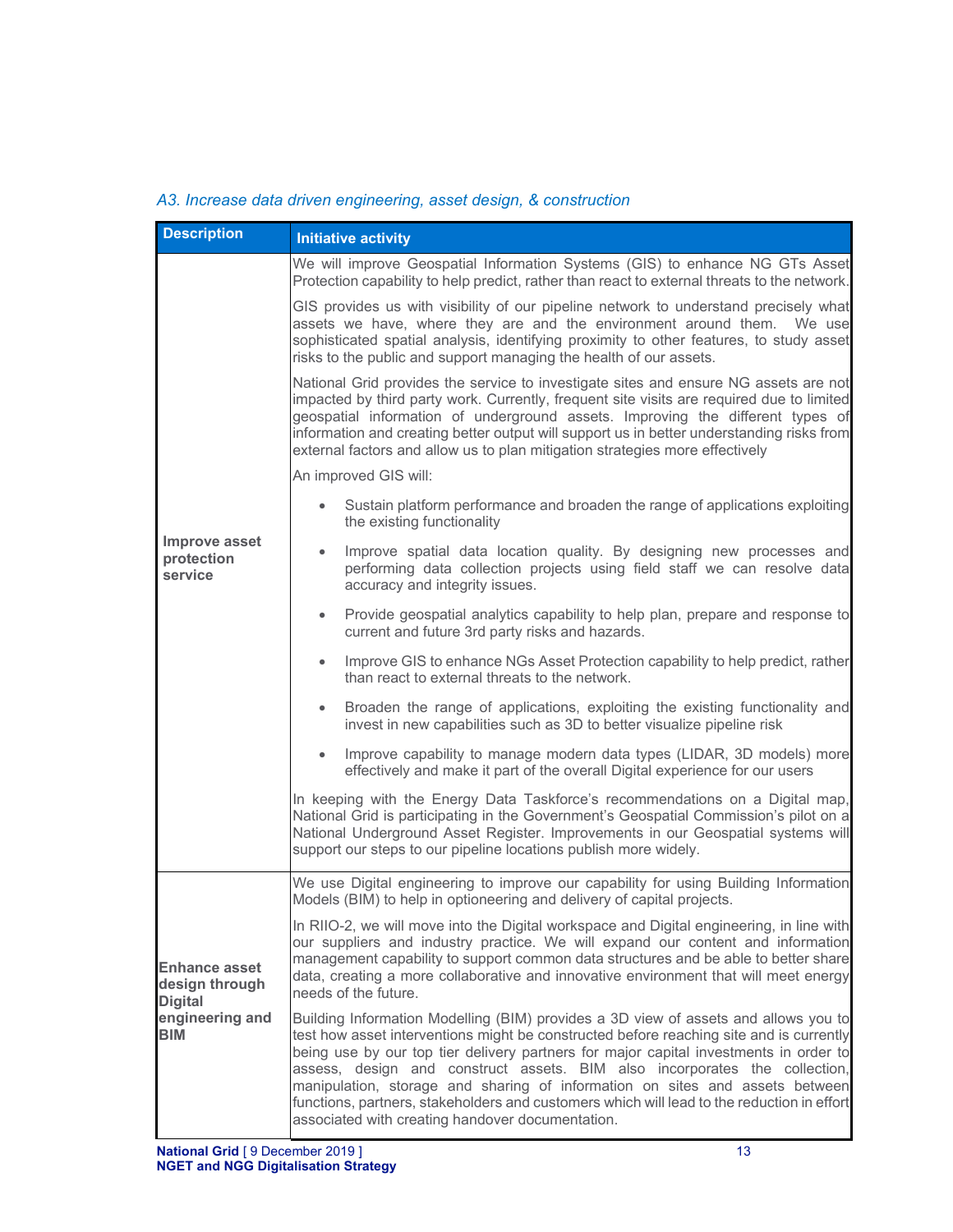| Enhanced asset design through BIM will:                                                                                                                               |
|-----------------------------------------------------------------------------------------------------------------------------------------------------------------------|
| Improve our capability for using Building Information Models (BIM) to help in<br>optioneering and delivery of capital projects.                                       |
| Integrate with broader systems (AIP, APM, EAM) bringing Digital Engineering<br>data to and from the common data environment from other key platforms                  |
| Develop Digital simulations from the integrated data sources to replace human<br>٠<br>/ manual processes                                                              |
| Create a Common Data Environment for collaborative working, which will bring<br>together other key elements of our Digital Platform, including Enterprise<br>Content. |

#### *A4. Innovate with Artificial intelligence*

| <b>Description</b>                                 | <b>Initiative activity</b>                                                                                                                                                                                                                                                                                                                                                                                                              |
|----------------------------------------------------|-----------------------------------------------------------------------------------------------------------------------------------------------------------------------------------------------------------------------------------------------------------------------------------------------------------------------------------------------------------------------------------------------------------------------------------------|
| Cognitive                                          | We will enhance our capabilities through the use of Artificial Intelligence (AI) and<br>Machine Learning (ML), and Cognitive Technologies.                                                                                                                                                                                                                                                                                              |
| Technologies-<br><b>Al and Machine</b><br>Learning | New technologies can be used to automate how we carry our maintenance and<br>inspections on our assets. We will make targeted investments in this technology to<br>reduce the risks to our employees or members of the public in carrying out these tasks.<br>For example, using analytical techniques to interpret our pipeline inspection data, or<br>analyse gas quality data to understand the impact of gas blending on our assets |